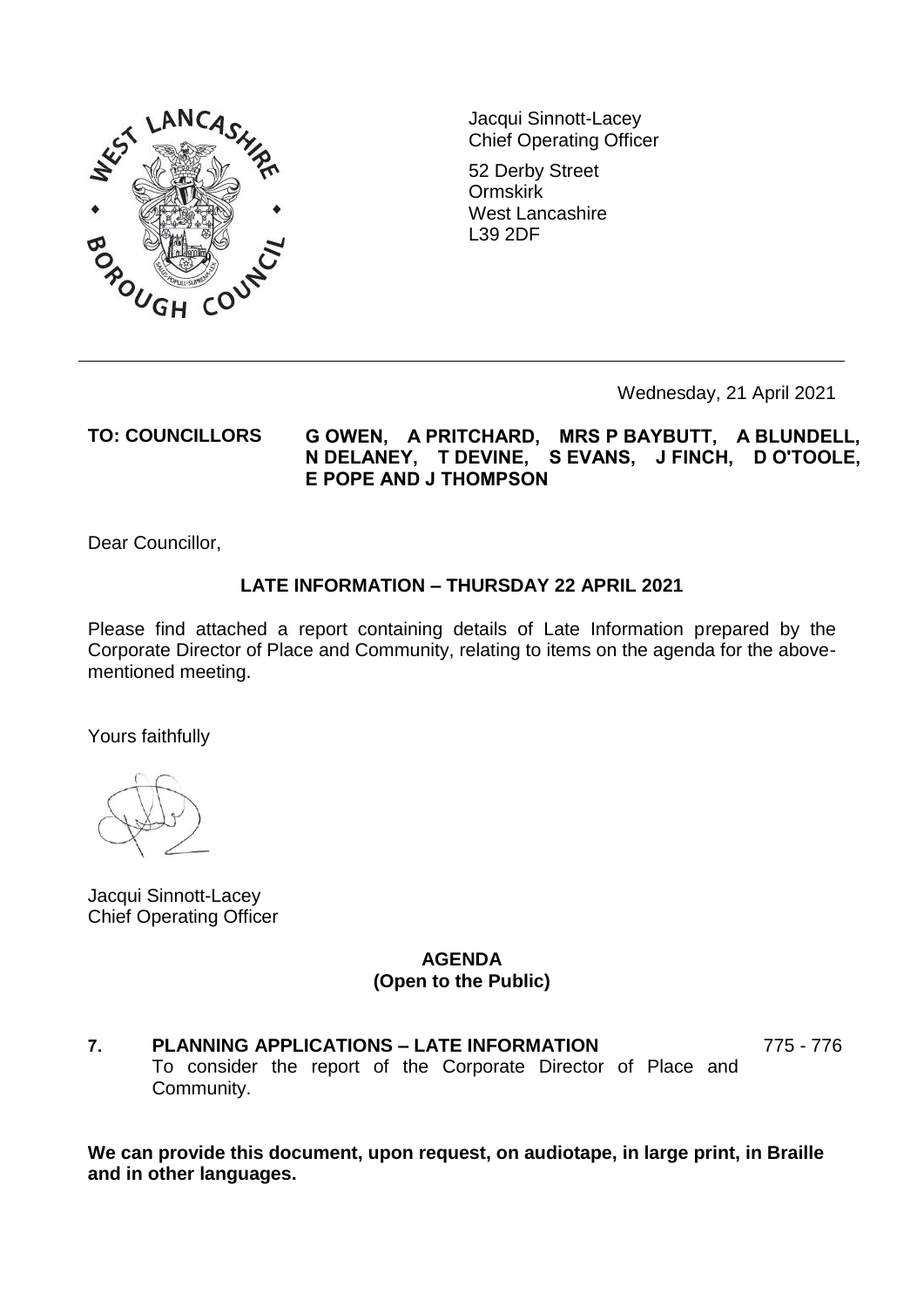# **MOBILE PHONES: These should be switched off or to 'silent' at all meetings.**

For further information, please contact:- Jill Ryan on 01695 585017 Or email jill.ryan@westlancs.gov.uk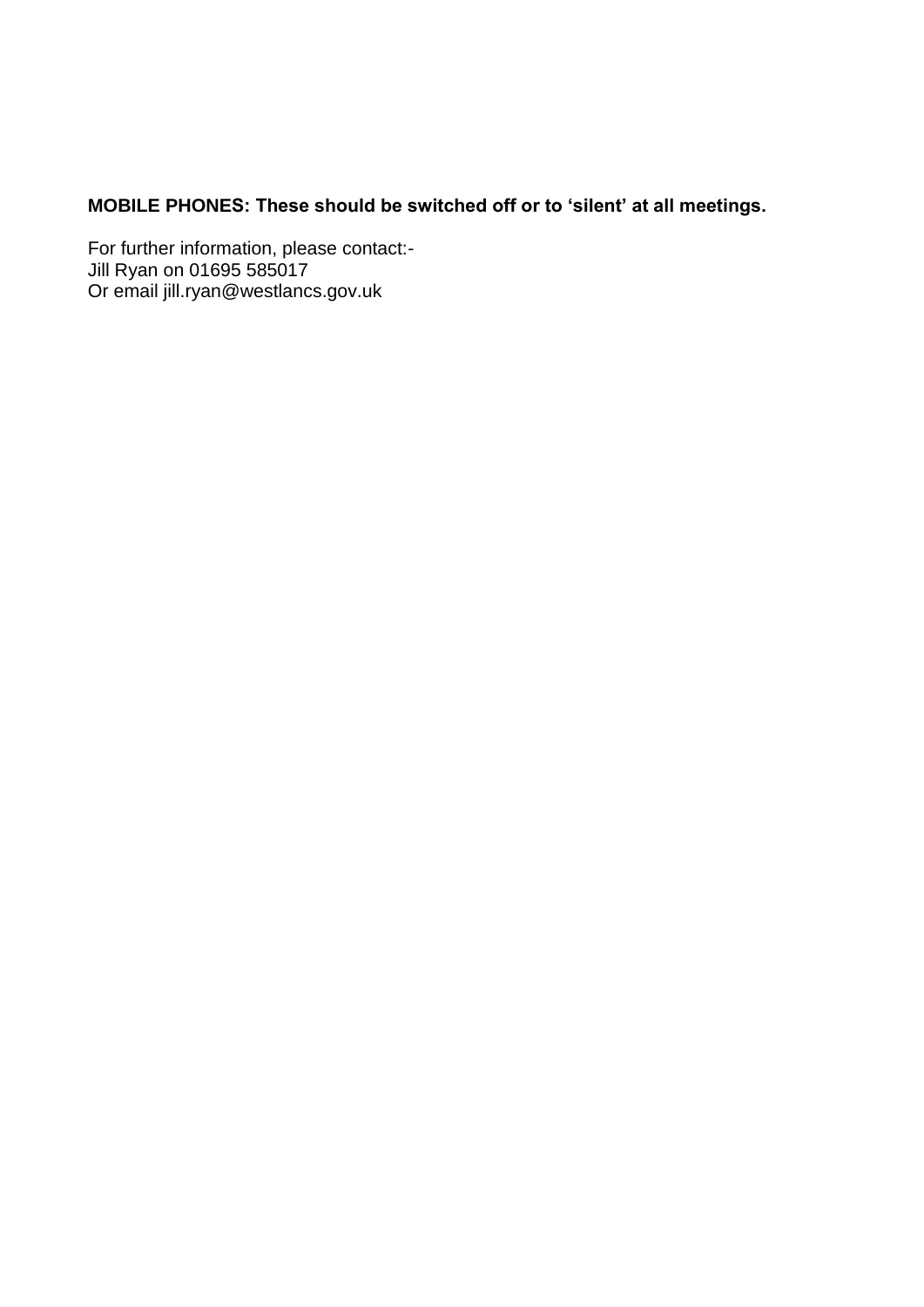

**PLANNING COMMITTEE: 22 APRIL 2021**

## **Report of: Corporate Director of Place and Community**

**Contact: Mrs. C. Thomas (Extn.5134) Email: catherine.thomas@westlancs.gov.uk**

## **SUBJECT: LATE INFORMATION**

#### **1.0 INTRODUCTION**

The information below has been received since compilation of your Agenda. The following also includes suggested adjustments to the recommendations further to the receipt of late plans and/or information.

#### **2.0 ITEM 7 – PLANNING APPLICATIONS**

#### **REPORT NO.1 – LAND TO THE REAR OF 25 BROOKFIELD LANE, AUGHTON – 2020/0938/FUL**

#### **OTHER CORRESPONDENCE**

The Council has received a further neighbour representation raising an additional concern that the proposal would have a negative impact upon the Conservation Area.

The Council has also received an amended Biodiversity Enhancement Plan from Tyrer Ecological Consultants Ltd on 16th April 2021. This has been submitted because the original ecology report received as part of the application provided recommendations for the site clearance phase. Following a site visit by officers, it became apparent that the site has already been cleared and the ecological recommendations in the original report can no longer be carried out. Therefore, the applicant appointed Tyrer Ecological Consultants to create a Biodiversity Enhancement Plan for the site to be included with the planning application, as a means of recreating areas favourable for biodiversity in the area to mitigate/compensate for that lost during the site clearance. The information includes a revised landscaping plan. Agenda Item 7<br>
PLANNING COMMITTEE:<br>
22 APRIL 2021<br>
Place and Community<br>
Place and Community<br>
Place and Community<br>
Place and Community<br>
Place and Community<br>
Place and Community<br>
Place and Community<br>
Place and Community<br>
Inf